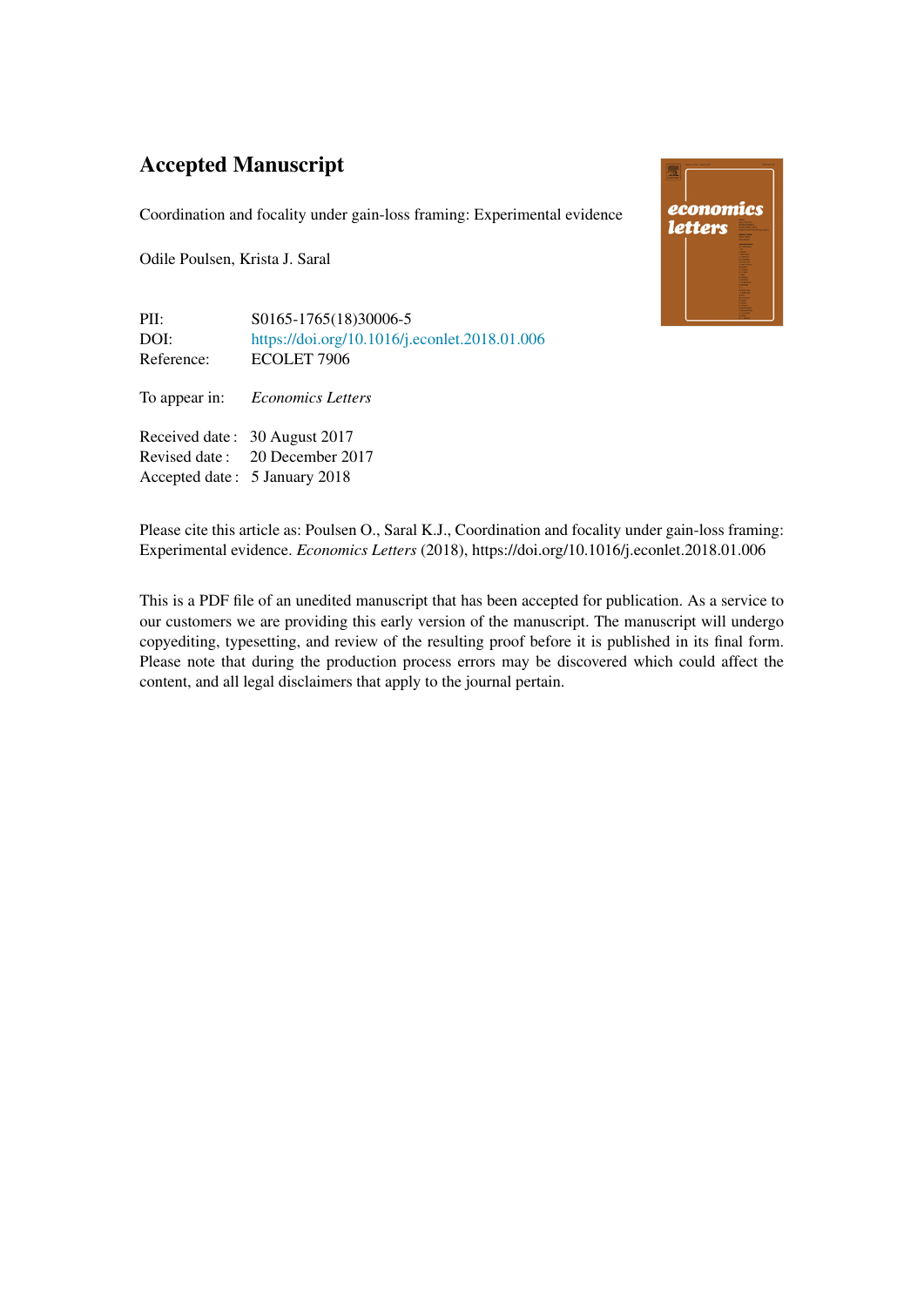# Highlights

- We examine if the power of a label-based focal point in coordination games is affected by gain or loss framing.
- Loss framing reduces the power of the focal point.
- Loss framing reduces the positive effect of high stakes on the power of the focal point.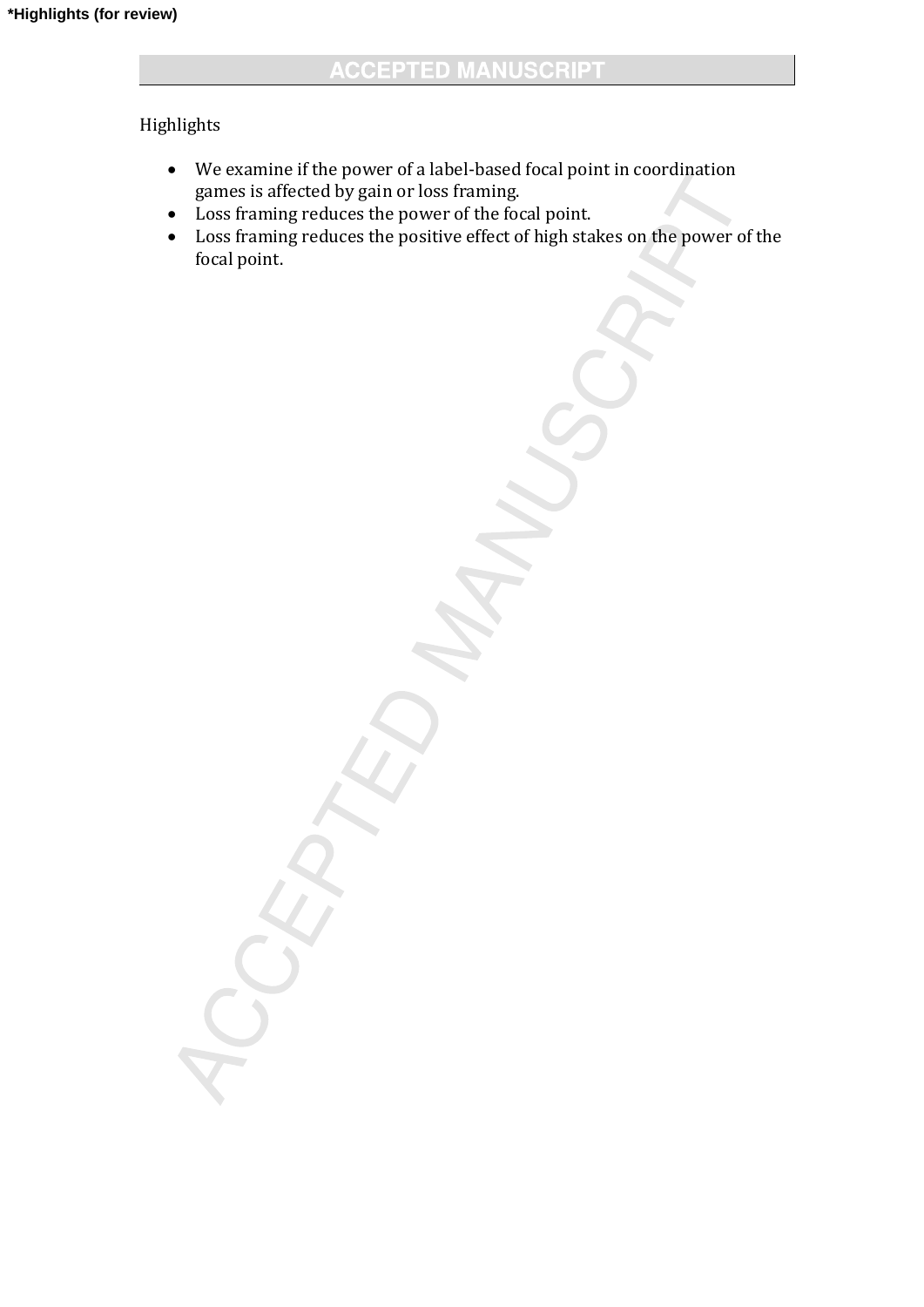# Coordination and Focality Under Gain-Loss Framing: Experimental Evidence

Odile Poulsen† and Krista J. Saral‡

December 20, 2017

#### **Abstract**

Are people better at coordinating on a focal point when the game is framed as coordinating on a division of losses rather than gains? In an experimental coordination game, we vary the payoff framing (gain vs loss) and stake size (low vs high) to examine this question. We find that loss framing reduces coordination on the focal point, with the strongest effect observed in high stakes games.

Keywords: Coordination games; focal point; framing; losses versus gains.

JEL Classification: C70; C72; C92.

Financial support from the Centre for Behavioural and Experimental Social Science (CBESS) and Webster University Geneva is gratefully acknowleged.

<sup>†</sup>Centre for Behavioural and Experimental Social Science and School of Economics (CBESS), University of East Anglia, Norwich NR47TJ, United Kingdom. E-mail: o.poulsen@uea.ac.uk.

<sup>‡</sup>George Herbert Walker School of Business and Technology, Webster University, Geneva, Route de Collex 15, CH-1293 Bellevue, Switzerland. Department of Economics, University of North Carolina at Charlotte, 9201 University City Blvd, Charlotte, NC 28223. Email: kjsaral@webster.ch.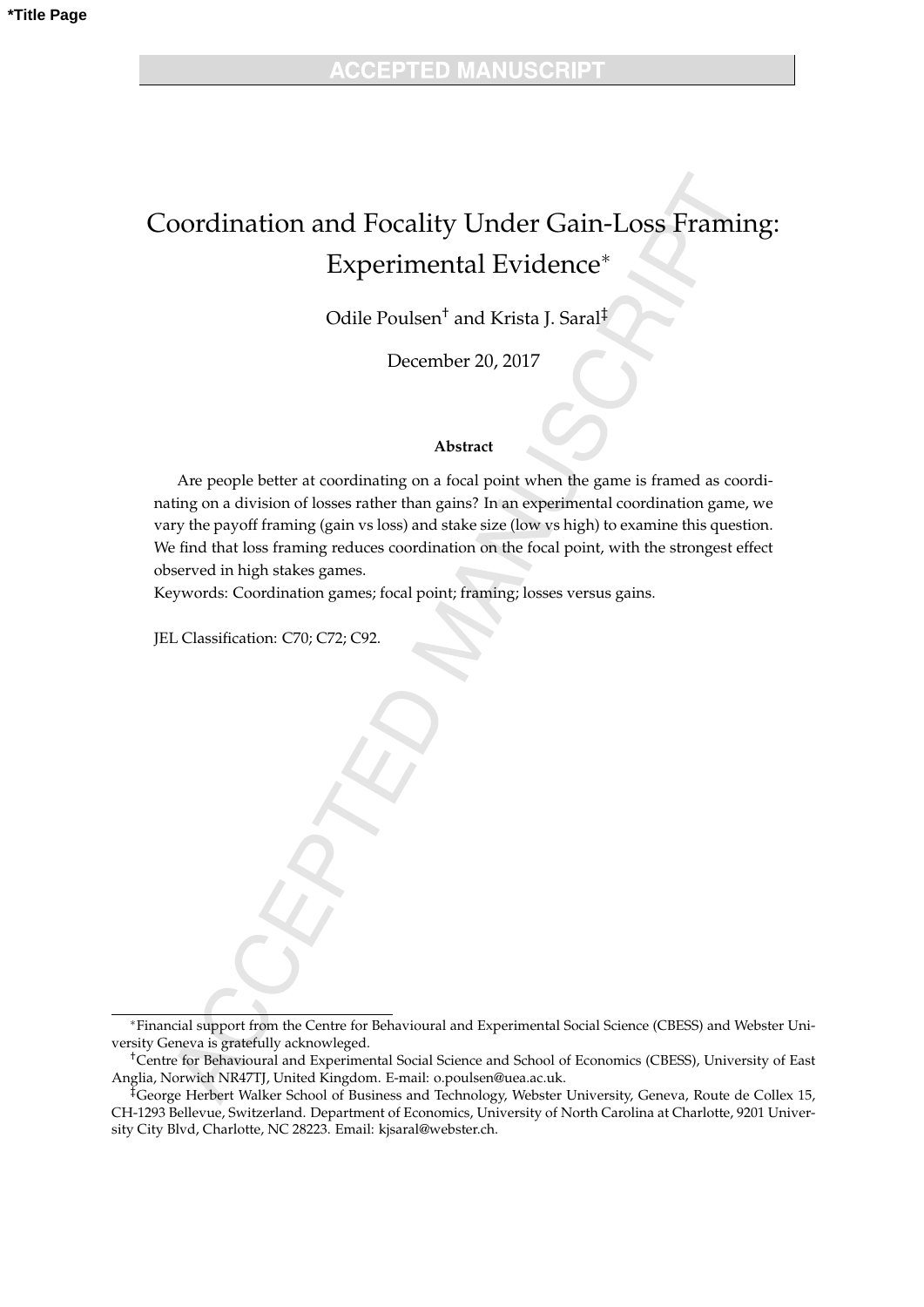#### **1. Introduction**

A defining feature of coordination games is the multiplicity of equilibria, which creates an equilibrium selection problem for decision makers as they try to avoid coordination failure (Camerer, 2003; Devetag and Ortmann, 2007).

How do players coordinate on an equilibrium? An important hypothesis, first proposed in Schelling (1960), is that players can coordinate on a *focal point*, 1 even if this is based on purely contextual, payoff irrelevant features, e.g. strategy labels (Sugden and Zamarron, 2006).<sup>2</sup>

In this paper we use an economics experiment to investigate if the power of a label-based focal point in a symmetric coordination game is affected by what we refer to as the *gain-loss frame*, namely whether payoffs are presented as gains (positive amounts) or as losses (negative amounts). We use a coordination game with two choices labeled A and B, and we assume that the strategy label A is the focal point.<sup>3</sup> Our experimental treatments vary the framing of the decision (gains vs. losses) across environments where stake size is also manipulated between low and high payoffs. Across treatments that vary the gain-loss frame, we keep net monetary payoffs identical, enabling us to precisely identify if there is an effect of gain-loss framing on behavior.

The existing literature has found that behavior in coordination games is sensitive to changes in the level of the game's *real* payoffs (Cachon and Camerer, 1996; Feltovich, 2011; Feltovich et al., 2012).<sup>4</sup> We augment the literature by asking: Can a change in the *frame*, namely framing all payoffs as losses rather than gains, but keeping all net payoffs unaffected, also affect behavior in coordination games? A finding that there is an effect of framing would violate the axiom of rational decision making known as *description invariance* (Tversky and Kahneman, 1986), according to which behavior under two different but normatively identical representations of the decision problem should be the same. This has been found to fail in many individual choice settings and some interactive situations (Neale and Bazerman, 1985; Druckman, 2001; Payne et

 $1$ The hypothesis that focal points increase coordination has been generally confirmed for symmetric coordination games, where players have identical preferences and payoffs and are indifferent about exactly how they coordinate as long they manage to coordinate on something (Mehta et al., 1994; Camerer, 2003). Relatedly, Parravano and Poulsen (2015) demonstrate that the power of focal points increases with increases in payoff stake size. In contrast, the power of focal points is substantially reduced in games with asymmetric coordination payoffs, where players prefer coordination on different actions (Crawford et al., 2008; Van Elten and Penczynski, 2015; Isoni et al., 2013; Isoni et al., 2014; Parravano and Poulsen, 2015; Poulsen et al., 2016).

 ${}^{2}$ In this paper 'focal point' refers to label-based focal points, unless otherwise mentioned. Focality can of course also be based on properties of the game's payoffs, such as equality or efficiency; see for example Galeotti et al. (2016), Bett et al. (2016), and Van Huyck et al. (1992).

 $3$ There are a number of reasons why A is considered focal: letter A comes before B in the alphabet, or the use of A in phrases such as the A plan, the A team, an A grade, and the A list.

<sup>&</sup>lt;sup>4</sup>See also Rydval and Ortmann (2005). There is a large experimental literature on other framing effects: Bazerman et al. (1985), Carnevale and Pruitt (1992), Dreu et al. (1994), Andreoni (1995), Cookson (2000), Cubitt et al. (2011), and Dufwenberg et al. (2011), Ellingsen et al. (2012), Dreber (2013).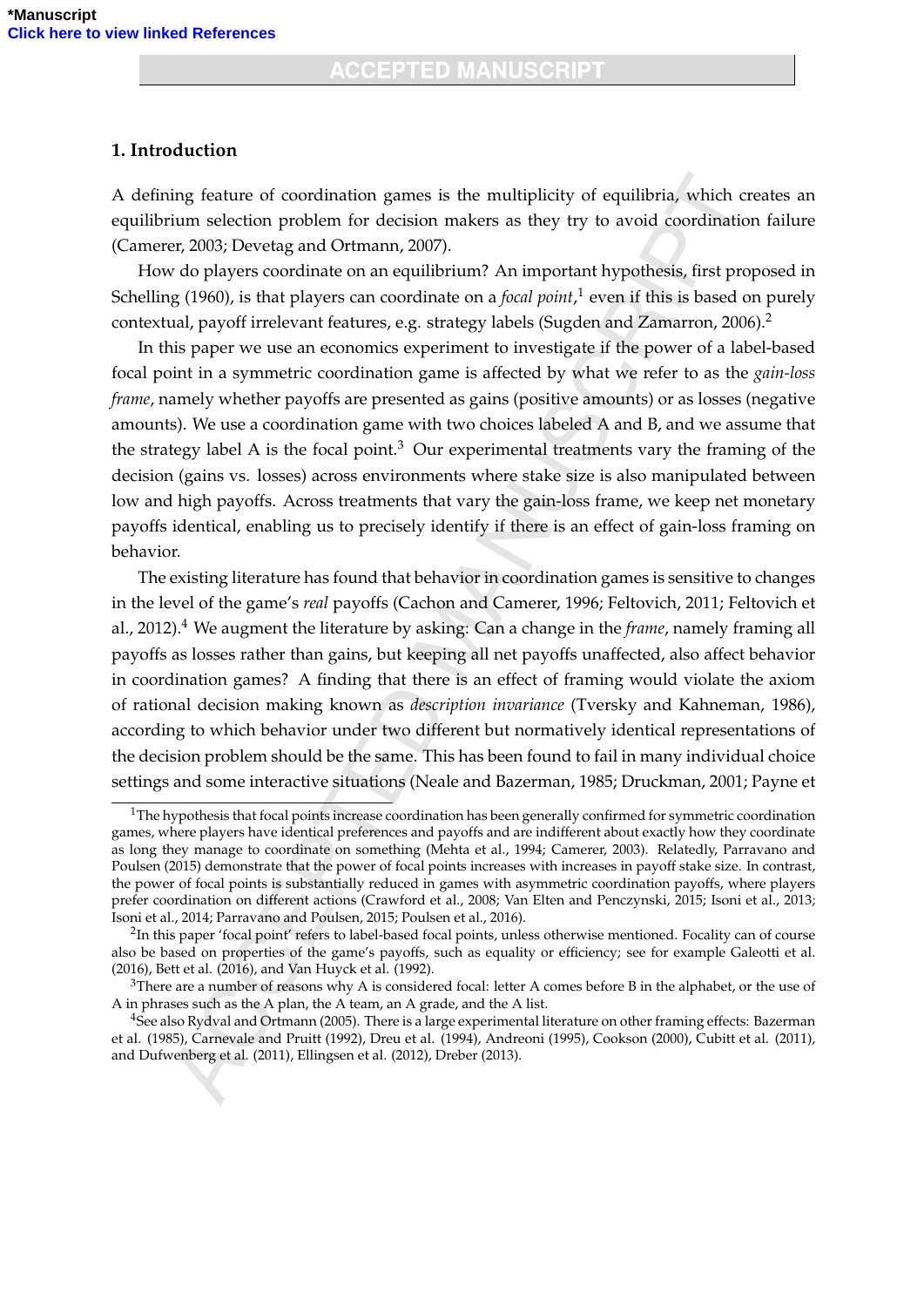### **ACCEPTED MANUSCRIPT**

al., 1992).<sup>5</sup> Our paper can be seen as extending this investigation to coordination settings.<sup>6</sup>

Our ex-ante hypothesis was that a shift from a gain to a loss frame would have a positive effect on the power of the focal point and coordination. First, a loss frame might make subjects more keen to achieve coordination due to loss aversion (Kahneman and Tversky, 1979; Tversky and Kahneman, 1986). Loss framing might also make subjects better able to understand and appreciate the role of the focal point as a means to ensure coordination - strengthening team reasoning (Faillo et al., 2017; Sugden, 1993; Bardsley et al., 2010; Bacharach, 2006) where players in a coordination game reason and act as a team to consider how coordination is best achieved.<sup>7</sup>

Our main finding – and contrary to our expectation – is that switching from a gain to a loss frame tends to *reduce* coordination, with the strongest reduction observed under high stakes. Our findings suggest that description invariance does not hold in symmetric coordination games and any effect of going from a gain to a loss frame will never increase coordination rates.

One interpretation of these results is that the loss frame affects reasoning in a way that makes people less able to recognize the focal point or less confident that the other player will choose the focal point; and our analysis of the post-experiment survey data supports this interpretation as loss framing increased the frequency of random decisions, and reduced the discussion of A as a focal point.

The rest of the paper is organized as follows. Section 2 outlines the experiment design. We describe and analyse the data in Section 3 and Section 4 concludes. The Appendix contains the experiment instructions.

#### **2. Experimental Design**

The  $2\times 2$  factorial design consists of four treatments that vary the size and framing of payoffs. The data presented for the gain frame treatments were collected in an earlier set of experiments and the findings were reported in Parravano and Poulsen (2015).

In all treatments each player had two actions, labeled *A* and *B*. If the players coordinate by both choosing *A* or both choosing *B*, each receives a coordination payoff, which exceeds what they receive if they fail to coordinate.

<sup>&</sup>lt;sup>5</sup>Some bargaining studies have found an effect of loss versus gains frame. Bazerman (1983) and Neale and Bazerman (1985) observe that negotiators with a gain frame were more willing to concede, and earned more money than negotiators with a loss frame. See also Bazerman et al. (1985).

<sup>6</sup>We emphasize that we do not have real losses in our experiment. All net payoffs are positive. It is only the game payoffs that are framed as gains or as losses. We explain the method used in the Experimental Design section.

<sup>&</sup>lt;sup>7</sup>Note that other theories about how people deal with losses in games, such as loss avoidance (cf. the papers described), do not apply to our games, since in the loss-framed games there is no safe strategy that is sure to not yield any losses. Thus, there are different theories about framing that make different predictions for our games. Of course, it is possible that both operate to some extent, and indeed that they could cancel out. Our paper was not intended to test these theories, but rather to exploratively generate data from plausible gain-loss framed coordination games with label based focal points.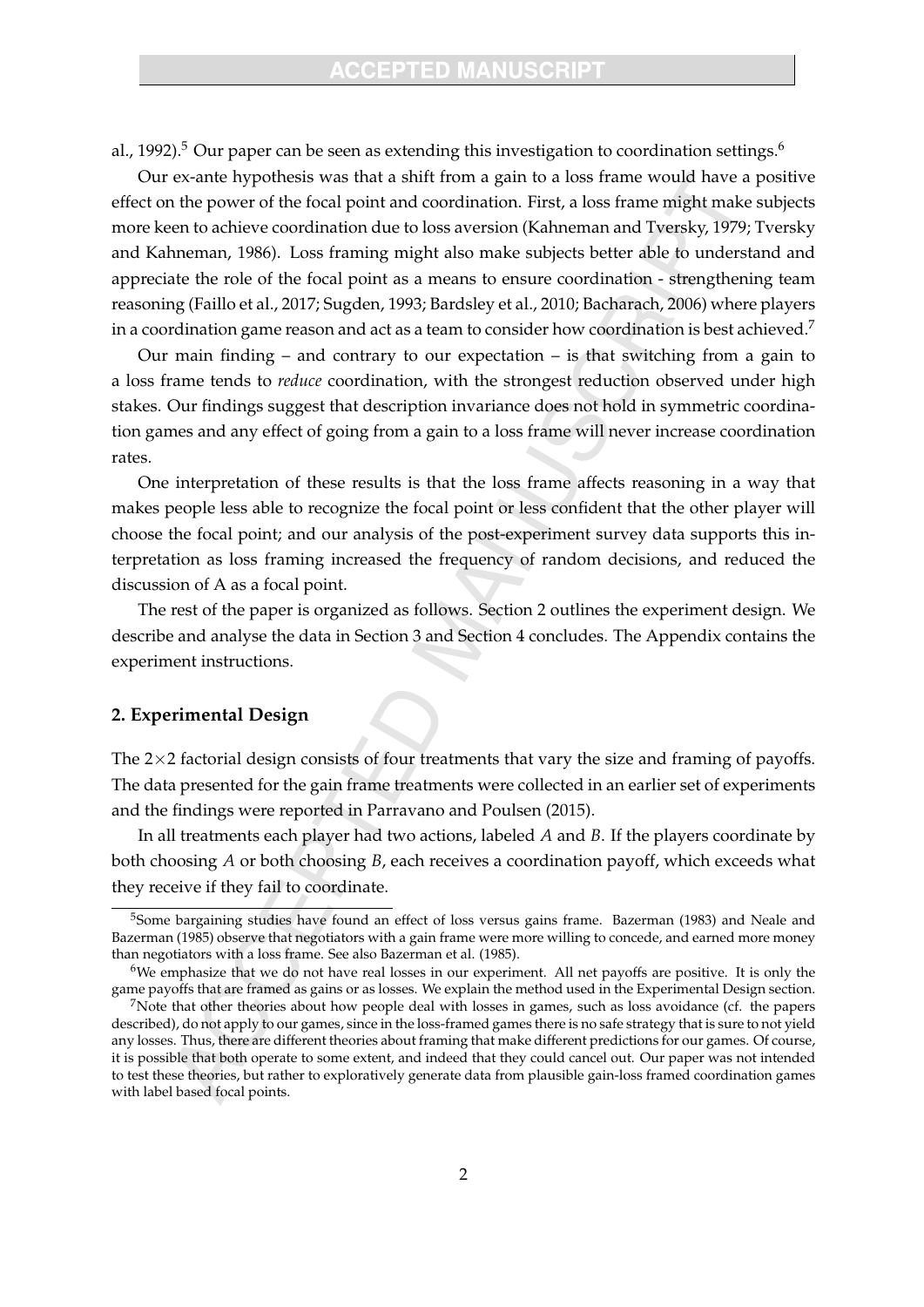**The Gain Frame** In the Gain (+) frame, all coordination payoffs are strictly positive and symmetric. In the case of coordination failure, each player receives zero. Treatments varied the stake size between low and high payoffs, where high payoffs were obtained by multiplying all low payoffs by three.

The games with gain framing are shown below. Payoffs are in British Pounds  $(E)$ .

| Low    | А | 5, 5 |        | 0, 0 |        |
|--------|---|------|--------|------|--------|
| $(L+)$ | B | 0, 0 |        | 5, 5 |        |
|        |   |      |        |      |        |
| High   | А |      | 15, 15 |      | 0, 0   |
| $(H+)$ | В | 0,0  |        |      | 15, 15 |
|        |   |      |        |      |        |

**The Loss Frame** To examine the effect of a loss frame, the above games were transformed into games with negative payoffs, but in such a way that all final payoffs were the same as the gain frame. This was done by giving subjects a cash voucher that losses were taken from. The value of this voucher was £10 for Low stakes and £30 for High stakes. The losses for each game are presented below.

|                      |   |            | В                       |
|----------------------|---|------------|-------------------------|
| Low                  | A | $-5, -5$   | $-10, -10$              |
| $L-$ (endowment £10) | В | $-10, -10$ | $-5, -5$                |
|                      |   |            |                         |
| High                 |   |            | $-15, -15$ $-30, -30$   |
| $H-$ (endowment £30) | B |            | $-30, -30$   $-15, -15$ |
|                      |   |            |                         |

Consider any two games that differ only in the frame  $(+ \text{ vs } -)$ , and consider some action profile. In these games net final earnings (game payoffs and any fixed payment) are the same and thus strategically identical and theoretically result in the same equilibria. $8$ 

Subjects were randomly assigned to a private cubicle and communication was not allowed. Each subject was given a brown envelope that contained two slips of paper, one labeled 'A' and the other 'B' (for an example see Figure 2.1). Each slip indicated the payoffs that the subject would receive if both subjects chose the same slip. Subjects were also instructed of their payoffs in the event that they did not coordinate. In the gain frame, they were told that their earnings would be zero; in the loss frame they were told that they would lose the entire endowment amount.

All subjects were instructed of their player role (person 1 or person 2) and that they would be randomly and anonymously matched with another player of the opposite role participating

 ${}^8$ In these games,  $(A, A)$  and  $(B, B)$  are the two pure strategy equilibria which exist in addition to a unique mixed strategy equilibrium.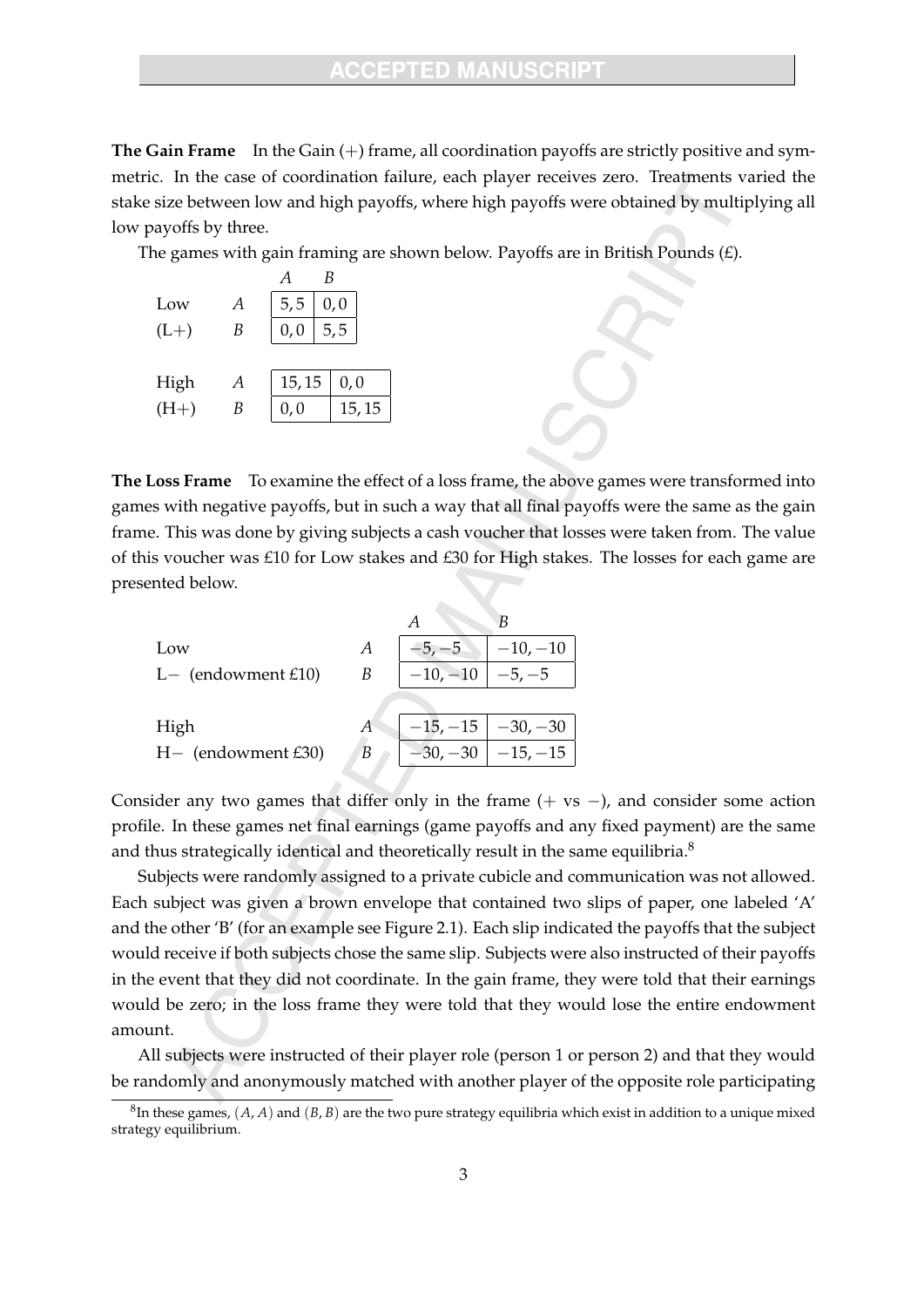

Figure 2.1: Objects presented to subjects in the  $H-$  treatment

in the same session. They were then asked to open the brown envelope, select one of the two slips of paper (A or B), and put the selected slip of paper in the white envelope. The white envelopes were collected and payoffs were calculated. During this calculation, subjects were asked to fill out a post-experiment questionnaire that asked for demographic information as well as their feedback on "how you made your decision and any other aspect you believe is important." Subjects were paid privately at the conclusion of the experiment by their ID, and payoffs included a £2 show-up fee. The only difference in protocol between treatments was in the loss framing treatments, where subjects were also given the cash voucher at the start of the session.

|                  | $L (+/-)$ H(+/-) |
|------------------|------------------|
| N Subjects 48/54 | 48/52            |
|                  |                  |

Table 2.1: Number of subjects.

Table 2.1 summarizes the number of subjects, broken down by treatment. The sessions took place at the Centre for Behavioural and Experimental Social Science (CBESS), at the University of East Anglia (Norwich, UK). Each session had at least 10 and a maximum of 16 subjects. The subjects were students at the university and were recruited using hRoot (Bock, Baegte, and Nicklisch, 2014).

## **3. Experimental Findings**

Table 3.1 presents the absolute and relative frequency of A choices (the focal point) across treatments, the empirical expected coordination rates (ECR) and expected payoffs, and the theoret-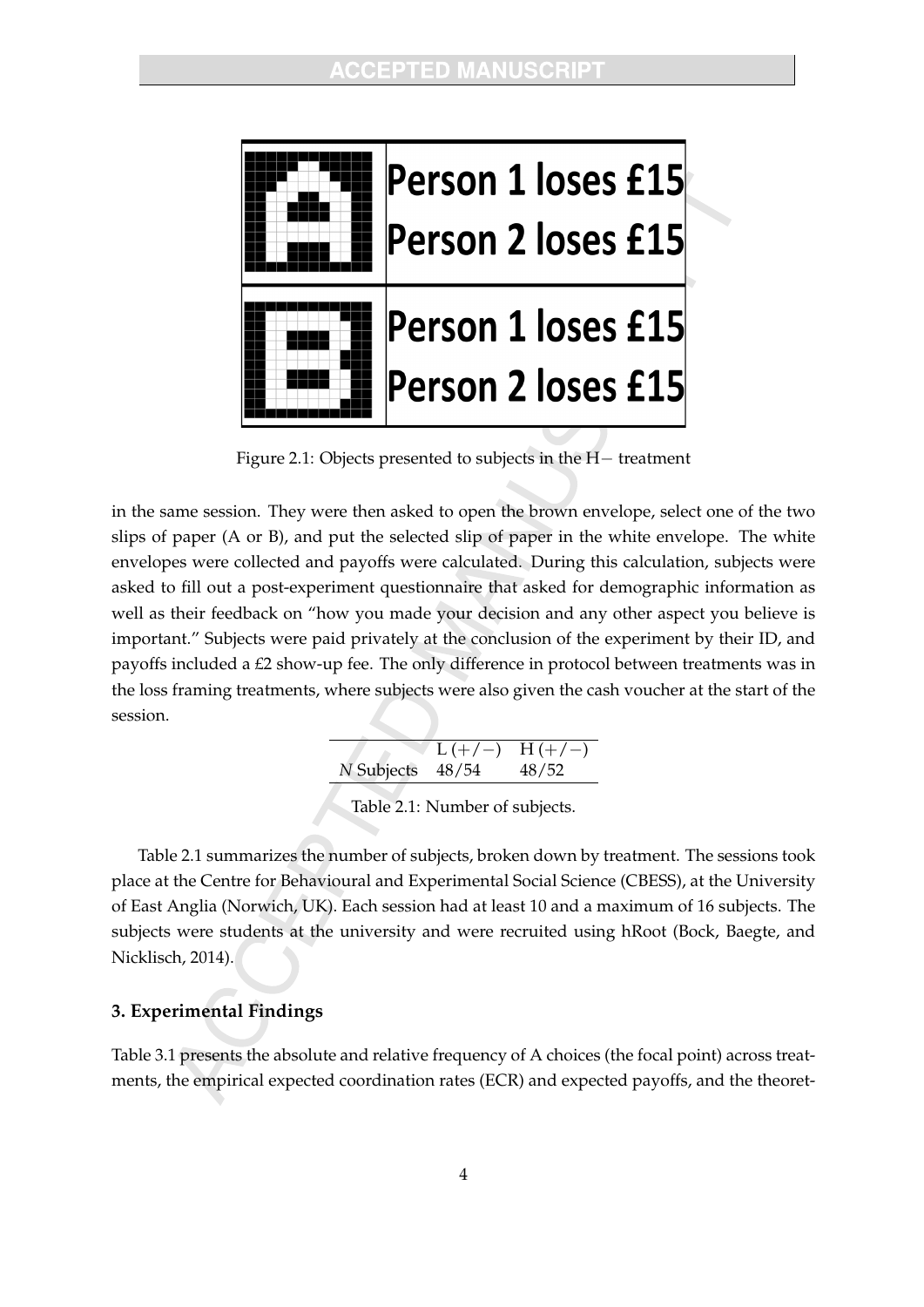|                               |                | L                        | H                    |
|-------------------------------|----------------|--------------------------|----------------------|
| $Gain (+)$ Frame              |                |                          |                      |
|                               | $N$ (per role) | 48 (24)                  | 48 (24)              |
|                               | N Choose A     | 19 (79.2%) P1            | 24 (100%) P1         |
|                               |                | 21 (87.5%) P2            | 23 (95.8%) P2        |
|                               |                | 40 (83.3%) P1& P2        | 47 (97.9%) P1& P2    |
| <b>ECR</b>                    |                | 71.6%                    | 95.8%                |
| <b>Expected Payoff</b>        |                | 3.59 P1                  | 14.38 P1             |
|                               |                | 3.59 P <sub>2</sub>      | 14.38 P <sub>2</sub> |
| $Loss (-)$ Frame              |                |                          |                      |
|                               | $N$ (per role) | 54 (27)                  | 52(26)               |
|                               |                | N Choose A 23 (85.2%) P1 | 22 (84.6%) P1        |
|                               |                | 20 (74.1%) P2            | 22 (84.6%) P2        |
|                               |                | 43 (79.6%) P1& P2        | 44 (84.6%) P1& P2    |
| <b>ECR</b>                    |                | $66.9\%$                 | $73.5\%$             |
| <b>Expected Payoff</b>        |                | 3.35 P1                  | 11.10 P1             |
|                               |                | 3.35 P <sub>2</sub>      | 11.10 P2             |
| <b>MSNE Coordination Rate</b> |                | 50%                      | 50%                  |
| <b>MSNE Expected Payoff</b>   |                | 2.50                     | 7.50                 |

Table 3.1: The absolute and relative frequency of A choices, the empirical expected coordination rates (ECR), expected payoffs, and the theoretical coordination rate and expected payoffs under MSNE.

ical coordination rate and expected payoffs under the mixed strategy Nash equilibrium.<sup>9</sup>

#### **Finding 1.** *Loss framing reduces the power of the focal point.*

Across all treatments, we observe that the proportion of A choices is significantly higher than random and the predicted MSNE rate,  $50\%$  (one-sided proportion test,  $p < 0.01$ ). However, the effect of loss framing is evident in both L and H treatments as the observed proportion of A choices decreases. Comparisons in the proportions of A choices between H+ versus Hdemonstrate that the negative effect of loss framing is significant (chi2,  $p = 0.02$ ), providing support for finding 1. While a decrease in in the proportion of A choices is also observed under loss framing in the low payoff condition (83.3% to 79.6%), this reduction is not statistically significant (L+ /L- comparison; chi2,  $p = 0.63$ ). An alternative interpretation of this result is that increasing stake size increases the power of the focal point only in the gain frame (L+/H+ comparison; chi2,  $p = 0.01$ ; L-/H- comparison; chi2,  $p = 0.50$ ).

Examining coordination rates, we observe a similar result. Comparisons of the ECR between L+/L- show no significant differences (chi2,  $p = 0.74$ ) but between the H+/H- condi-

 $9$ The expected coordination rate gives the probability that a randomly selected pair of subjects achieve coordination on (A,A) or (B,B). This was calculated using the observed frequencies of A and B choices. We also used the recombinant estimation technique (Mullin and Reiley, 2006) to estimate mean coordination rates (which gives a value identical to the reported ECR).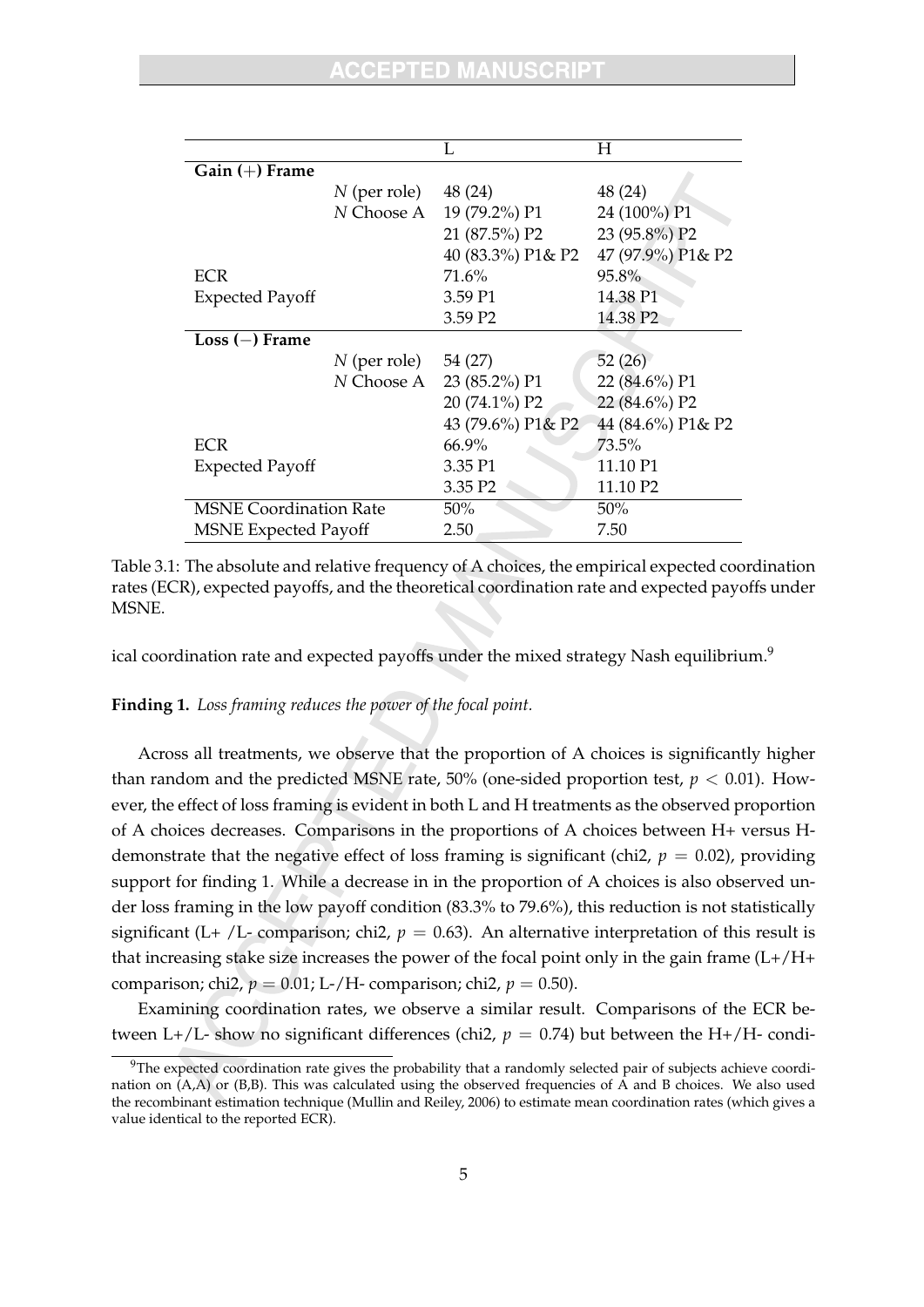tions, there is a significant reduction in expected coordination (chi2,  $p = 0.03$ ). This implies that loss framing reduces the positive effect of high stakes on the power of the focal point.

| Category $(\% )$                                     | Overall | Choose $A$ L+ |      | $L-$ | $H+$ | H-   | $\kappa$ |
|------------------------------------------------------|---------|---------------|------|------|------|------|----------|
| <b>Description of Self Decisions</b>                 |         |               |      |      |      |      |          |
| 1. chose randomly                                    | 23.3    | 83.0          | 12.5 | 37.0 | 14.6 | 26.9 | .75      |
| 2. discussion of focal A                             | 36.1    | 98.6          | 41.7 | 29.6 | 47.9 | 26.9 | .58      |
| 3. tried to match partner                            | 21.8    | 93.2          | 20.8 | 24.1 | 31.3 | 11.5 | .43      |
| 4. discussion of focal B                             | 4.5     | 0             | 12.5 |      | 2.1  | 3.9  | .94      |
| <b>Description of Partner Decisions</b>              |         |               |      |      |      |      |          |
| 5. partner chose randomly                            |         |               |      |      |      |      |          |
| 6. discussion of partner's focal A                   | 4.0     | 100           | 6.3  |      | 6.3  | 3.9  | .15      |
| 7. partner trying to match me                        | 0.5     | 100           |      |      | 2.1  |      | .21      |
| 8. discussion of partner's focal B                   |         |               |      |      |      |      |          |
| Other                                                |         |               |      |      |      |      |          |
| 9. discussion of losses, making nothing              |         |               |      |      |      |      |          |
| 10. discussion of same/equal payoffs, choices        | 33.7    | 92.7          | 41.7 | 25.9 | 27.1 | 40.4 | .50      |
| 11. partner not smart, people not smart              |         |               |      |      |      |      |          |
| 12. expression of frustration with game, bad mood    | 0.5     | 100           |      |      |      | 1.9  | .40      |
| 13. expression of good mood, interesting game        | 1.0     | 50            | 2.1  | 1.9  |      |      | .57      |
| 14. reference to own role or partner role (P1 or P2) |         |               |      |      |      |      |          |
| 15. specific reference to gut reaction               | 3.5     | 85.7          | 2.1  | 1.9  | 4.2  | 5.8  | .62      |

#### **3.1. Post-Experiment Survey Analysis**

Table 3.2: Percent of subject post-experiment responses by category and treatment; Kappa coefficient of inter-rater agreement: .01-.20 slight, .21-.40 fair, .41-.60 moderate, .61-.80 substantial, >.80 almost perfect

In the post-experiment survey, subjects were asked "how you made your decision and any other aspect you believe is important." Two student research assistants independently coded the response data into 15 categories, identified in Table 3.2. A subject's statement was assigned to a category if both coders agreed to the categorization, and the table reports the frequency of each category. The first column (overall) is across all treatments and the second column reports the percentage of responses within a category that chose A (e.g. the percentage of those that chose A out of those that stated they chose randomly is 83%). Columns 3 - 6 provide relative frequencies within a treatment, out of all responses for that particular treatment. We measure agreement between coders using Cohen's kappa coefficient of inter-rater agreement, which is reported in the last column.<sup>10</sup>

The most commonly coded content was a description of self decisions (74.8%). Within this category, a couple of regularities emerge: first, random choices (category 1) were more likely to occur under loss framing, while discussions of the focality of A (category 2) were more common

 $10B$ lank categories indicate that the coders did not agree to any response falling within that category.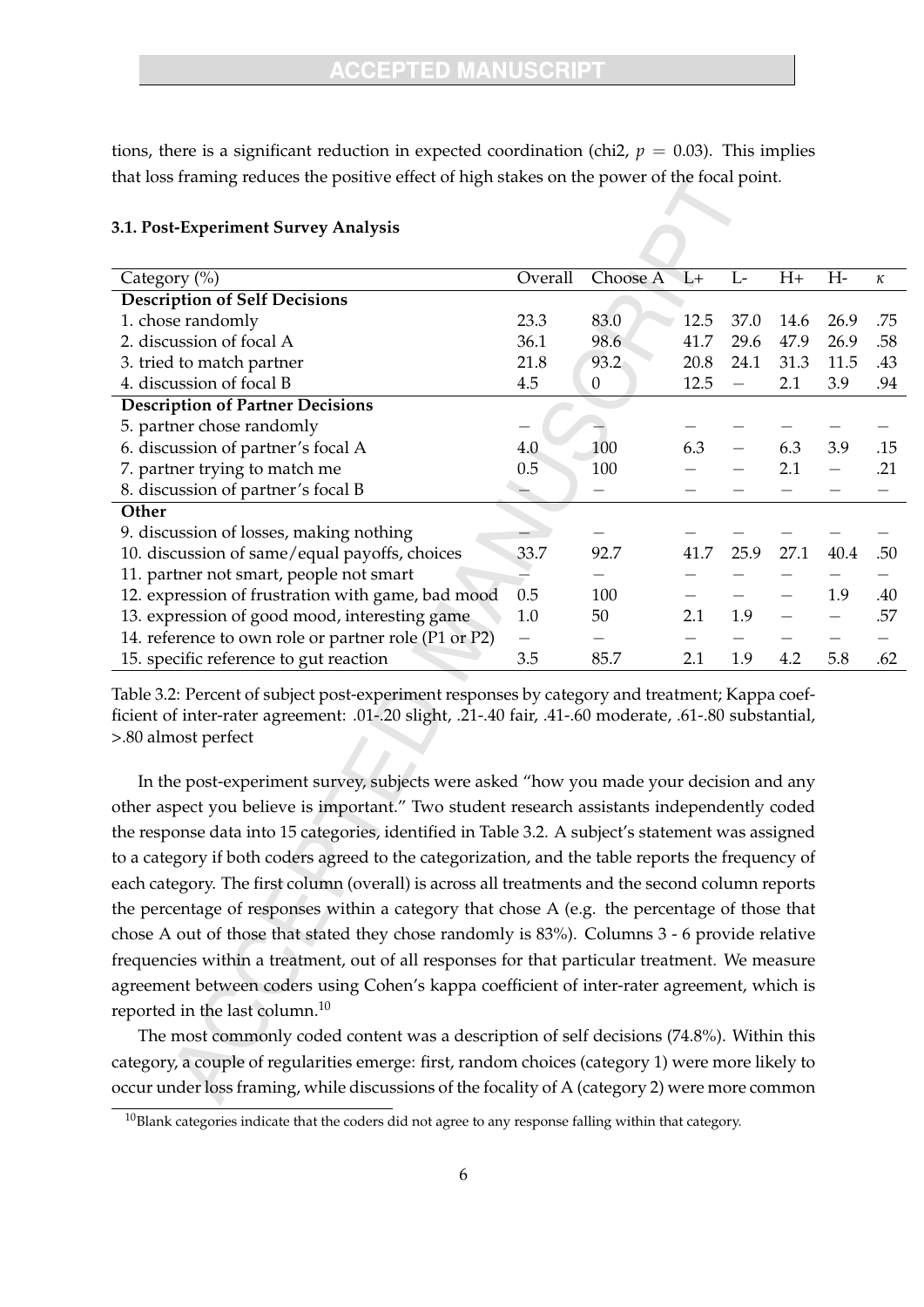in the gain treatments. Payoff saliency (category 10) was important in all treatments, but we find no clear treatment effects based on framing or stake size.

## **4. Conclusion**

We experimentally investigate if players coordinate more often under a loss than a gain frame. Our hypothesis was that the prospect of losses might improve the power of the focal point and consequently coordination. We observe that switching from a gain to a loss frame is detrimental to the power of the focal point and coordination rates, particularly when the stakes are high. These findings suggest that the best way to promote coordination is to emphasize the gains from coordination rather than the costs from a failure to coordinate, and contribute to an emerging picture of how payoff structure directly affects focal-point based reasoning.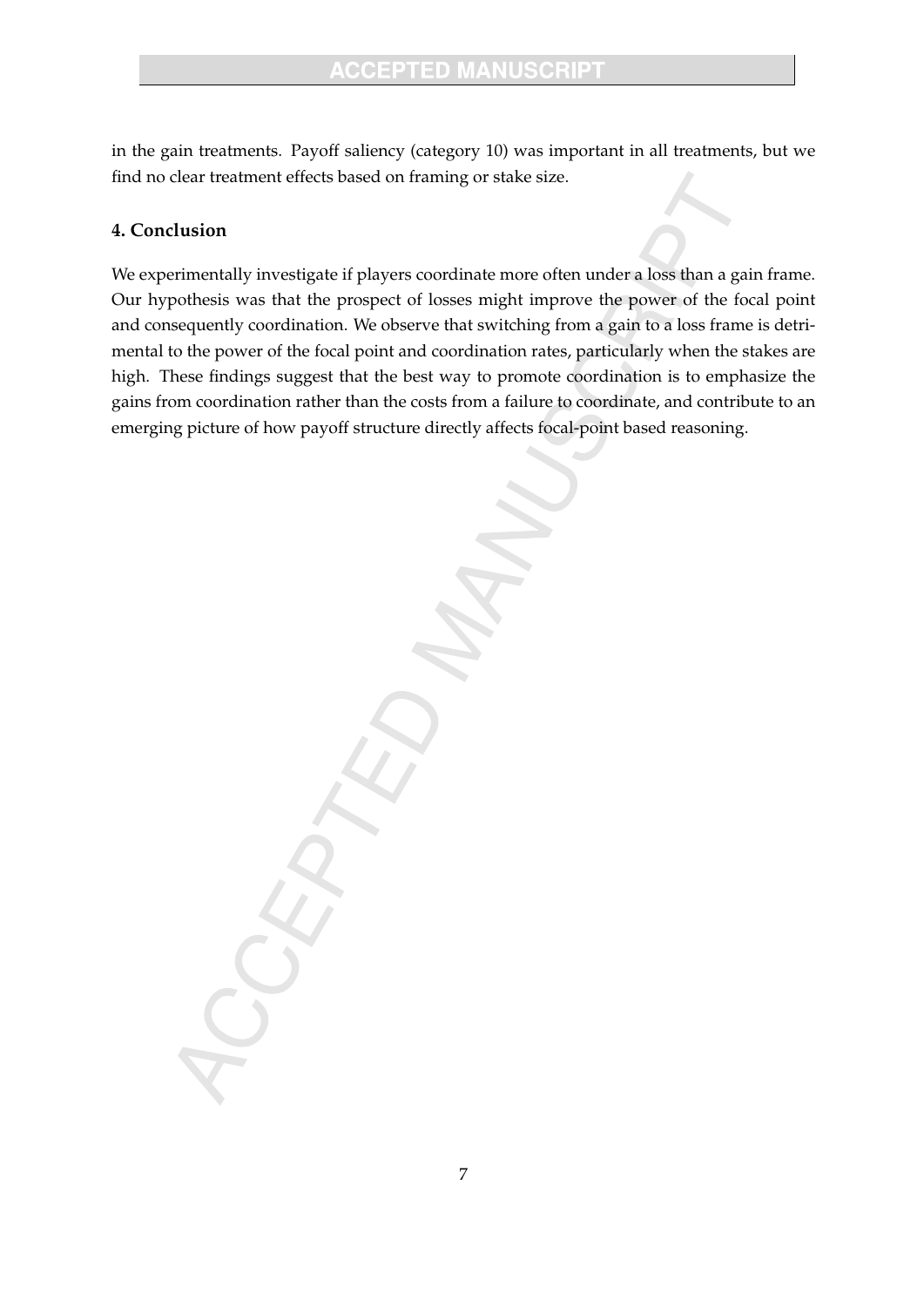#### **References**

- 1. Andreoni, J. (1995). Warm-glow versus cold-prickle: the effects of positive and negative framing on cooperation in experiments. The Quarterly Journal of Economics, 110(1), 1-21.
- 2. Bacharach, M., Gold, N., & Sugden, R. (2006). Beyond individual choice: teams and frames in game theory. Princeton University Press.
- 3. Bardsley, N., Mehta, J., Starmer, C., & Sugden, R. (2010). Explaining focal points: cognitive hierarchy theory versus team reasoning. The Economic Journal, 120(543), 40-79.
- 4. Bazerman, M. H. (1983). Negotiator judgment a critical look at the rationality assumption. American Behavioral Scientist, 27(2), 211-228.
- 5. Bazerman, M. H., Magliozzi, T., & Neale, M. A. (1985). Integrative bargaining in a competitive market. Organizational behavior and human Decision Processes, 35(3), 294-313.
- 6. Bett, Z., Poulsen, A., & Poulsen, O. (2016). The focality of dominated compromises in tacit coordination situations: Experimental evidence. Journal of Behavioral and Experimental Economics, 60, 29-34.
- 7. Bock, O., I. Baegte, & Nicklisch, A. (2014). hroot: Hamburg Registration and Organization Online Tool. The European Economic Review, 71(1), 117-120.
- 8. Cachon, G. P., & Camerer, C. F. (1996). Loss-avoidance and forward induction in experimental coordination games. The Quarterly Journal of Economics, 111(1), 165-194.
- 9. Camerer, C. (2003). Behavioral game theory: Experiments in strategic interaction. Princeton University Press.
- 10. Carnevale, P. J., & Pruitt, D. G. (1992). Negotiation and mediation. Annual review of psychology, 43(1), 531-582.
- 11. Cookson, R. (2000). Framing effects in public goods experiments. Experimental Economics, 3(1), 55-79.
- 12. Crawford, V. P., Gneezy, U., & Rottenstreich, Y. (2008). The power of focal points is limited: even minute payoff asymmetry may yield large coordination failures. The American Economic Review, 98(4), 1443-1458.
- 13. Cubitt, R. P., Drouvelis, M., & Gächter, S. (2011). Framing and free riding: emotional responses and punishment in social dilemma games. Experimental Economics, 14(2), 254-272.
- 14. Devetag, G., & Ortmann, A. (2007). When and why? A critical survey on coordination failure in the laboratory. Experimental economics, 10(3), 331-344.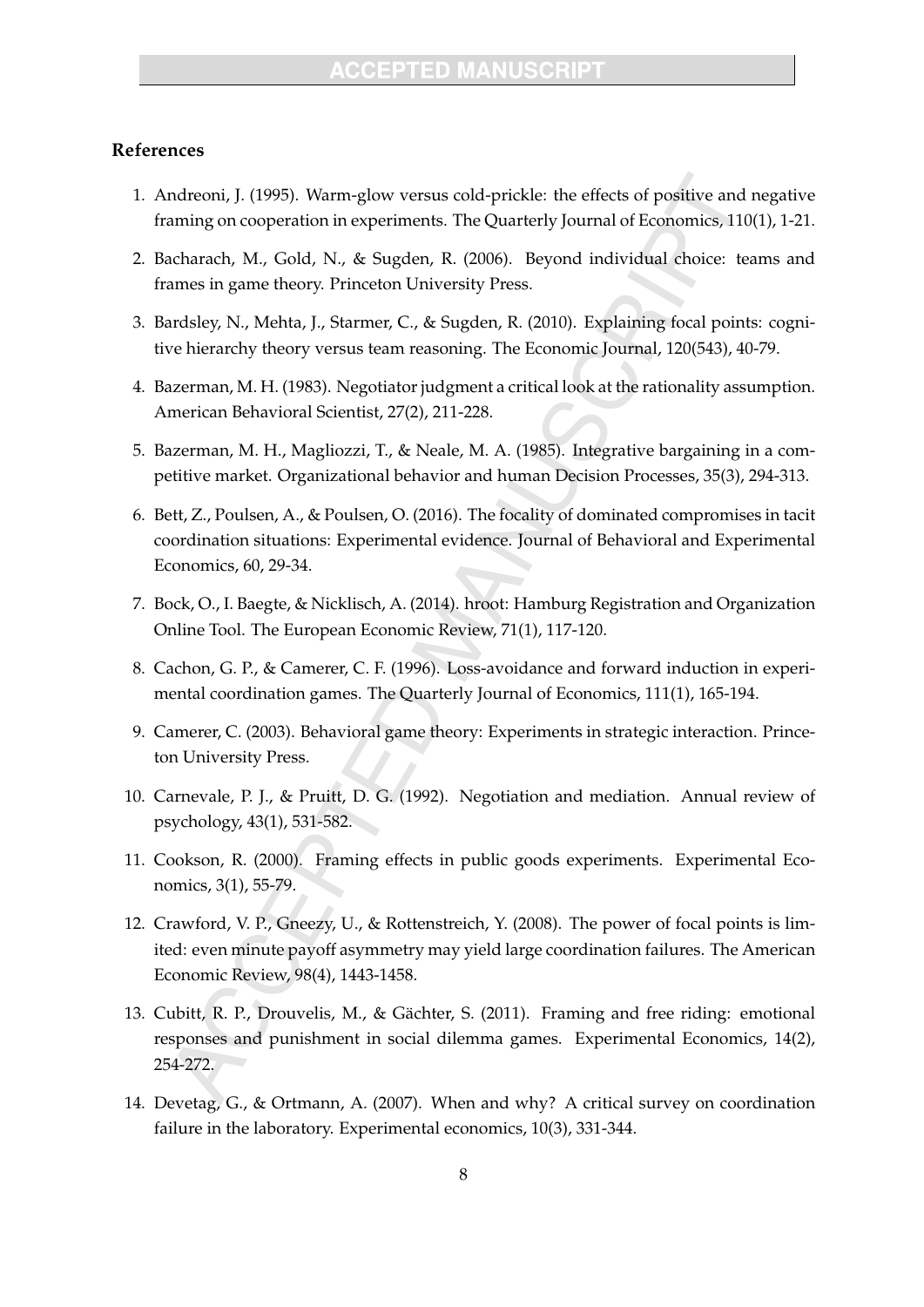- 15. Dreber, A., Ellingsen, T., Johannesson, M., & Rand, D. G. (2013). Do people care about social context? Framing effects in dictator games. Experimental Economics, 16(3), 349- 371.
- 16. Dreu, C. D., Emans, B. J. M., Vliert, E., & Carnevale, P. J. (1994). Effects of gain-loss frames in negotiation: Loss aversion, mismatching, and frame adoption. Organizational behavior and human decision processes, 60, 90-107.
- 17. Druckman, J. N. (2001). Evaluating framing effects. Journal of Economic Psychology, 22(1), 91-101.
- 18. Dufwenberg, M., Gächter, S., & Hennig-Schmidt, H. (2011). The framing of games and the psychology of play. Games and Economic Behavior, 73(2), 459-478.
- 19. Ellingsen, T., Johannesson, M., Mollerstrom, J., & Munkhammar, S. (2012). Social framing effects: Preferences or beliefs?. Games and Economic Behavior, 76(1), 117-130.
- 20. Faillo, M., Smerilli, A., & Sugden, R. (2017). Bounded best-response and collectiveoptimality reasoning in coordination games. Journal of Economic Behavior and Organization.
- 21. Feltovich, N. (2011). The Effect of Subtracting a Constant from all Payoffs in a Hawk-Dove Game: Experimental Evidence of Loss Aversion in Strategic Behavior. Southern Economic Journal, 77(4), 814-826.
- 22. Feltovich, N., Iwasaki, A., & Oda, S. H. (2012). Payoff levels, loss avoidance, and equilibrium selection in games with multiple equilibria: an experimental study. Economic inquiry, 50(4), 932-952.
- 23. Galeotti, F., M. Montero, and A. Poulsen, 2016, Efficiency versus equality in bargaining: Experimental evidence, working paper.
- 24. Isoni, A., Poulsen, A., Sugden, R., & Tsutsui, K. (2013). Focal points in tacit bargaining problems: Experimental evidence. European Economic Review, 59, 167-188.
- 25. Isoni, A., Poulsen, A., Sugden, R., & Tsutsui, K. (2014). Efficiency, equality, and labeling: An experimental investigation of focal points in explicit bargaining. The American Economic Review, 104(10), 3256-3287.
- 26. Kahneman, D., & Tversky, A. (1979). Prospect theory: An analysis of decision under risk. Econometrica, 263-291.
- 27. Mehta, J., Starmer, C., & Sugden, R. (1994). The nature of salience: An experimental investigation of pure coordination games. The American Economic Review, 84(3), 658- 673.